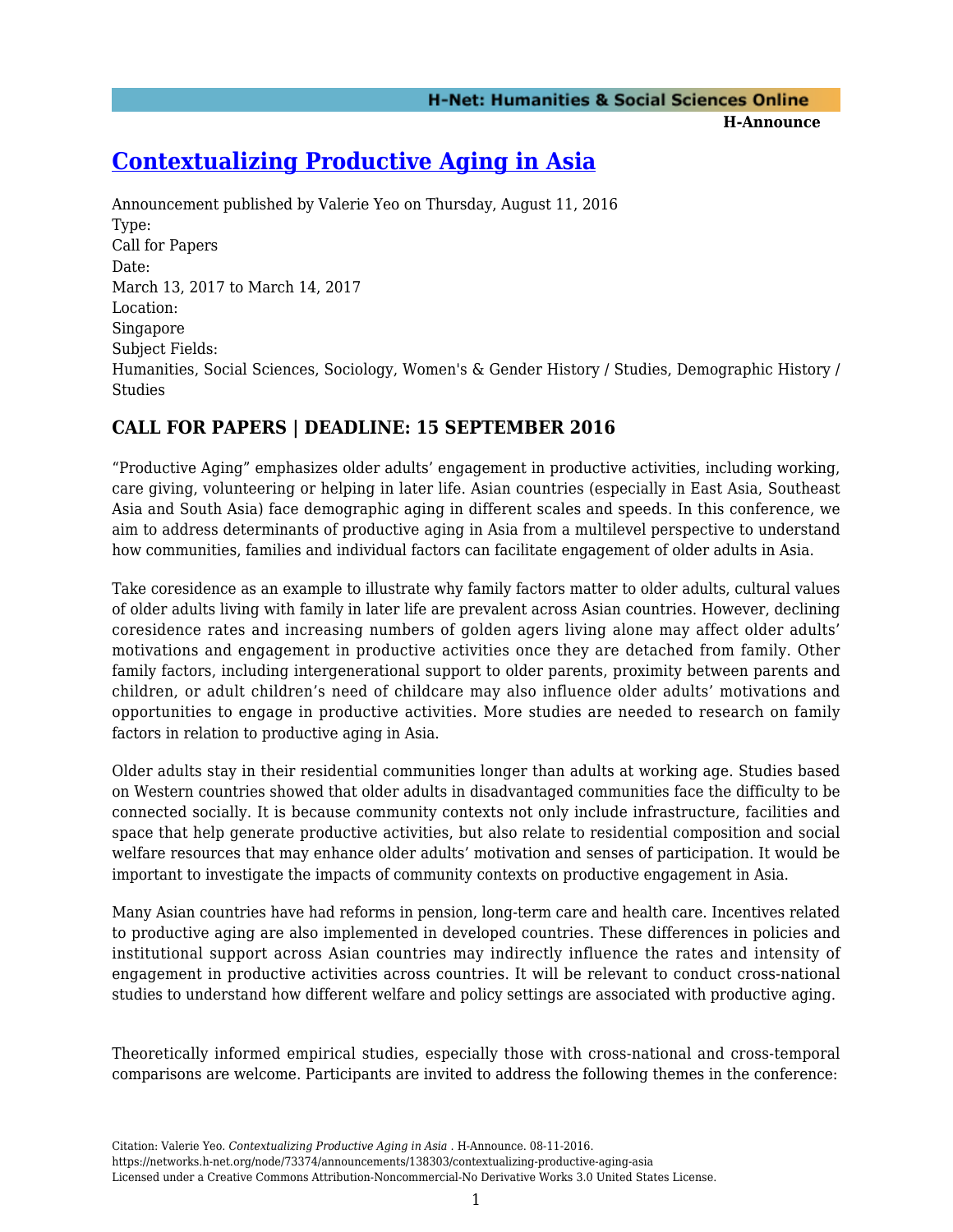### **H-Net: Humanities & Social Sciences Online**

**H-Announce** 

- Prevalence and profiles of productive engagement;
- Attitudes towards productive aging;
- Intergenerational support and family structures in relation to engagement in productive activities;
- Community contexts, such as the rural-urban divide, socio-demographic features, infrastructure, types of services or organizations;
- Cross-national comparative studies in productive aging;
- How factors at different levels (micro, meso and macro) interact to shape productive aging;
- Conceptual and methodological issues, such as definitions, data harmonization and methodological innovations.

#### **SUBMISSION OF PROPOSALS**

Paper proposals should include a title, an abstract (300 words maximum) and a brief personal biography of 150 words for submission by **15 September 2016**. Please send all proposals, using the provided proposal template to Dr Pei-Chun Ko at [arikp@nus.edu.sg.](mailto:arikp@nus.edu.sg) The submissions need to be for original, unpublished papers and we plan to publish a special collection after the conference.

Successful applicants will be notified by **1 October 2016** and will be required to send in a completed draft paper (6,000 to 8,000 words) by **17 February 2017**.

Based on the quality of proposals and availability of funds, partial or full funding may be granted to successful applicants. Participants are therefore encouraged to seek fund for travel from their home institutions. Secretariat Ms Valerie Yeo will make further contact regarding the details.

#### **CONVENORS**

#### **Dr Pei-Chun KO**

Asia Research Institute, and Centre for Family and Population Research National University of Singapore E | [arikp@nus.edu.sg](mailto:arikp@nus.edu.sg)

#### **Prof Wei-Jun Jean YEUNG**

Asia Research Institute, Centre for Family and Population Research, and the Department of Sociology National University of Singapore E | [ariywj@nus.edu.sg](mailto:ariywj@nus.edu.sg)

Contact Info:

Valerie Yeo Asia Research Institute National University of Singapore AS8, Level 7, 10 Kent Ridge Crescent, Singapore 119260

Contact Email:

Citation: Valerie Yeo. *Contextualizing Productive Aging in Asia* . H-Announce. 08-11-2016. https://networks.h-net.org/node/73374/announcements/138303/contextualizing-productive-aging-asia Licensed under a Creative Commons Attribution-Noncommercial-No Derivative Works 3.0 United States License.